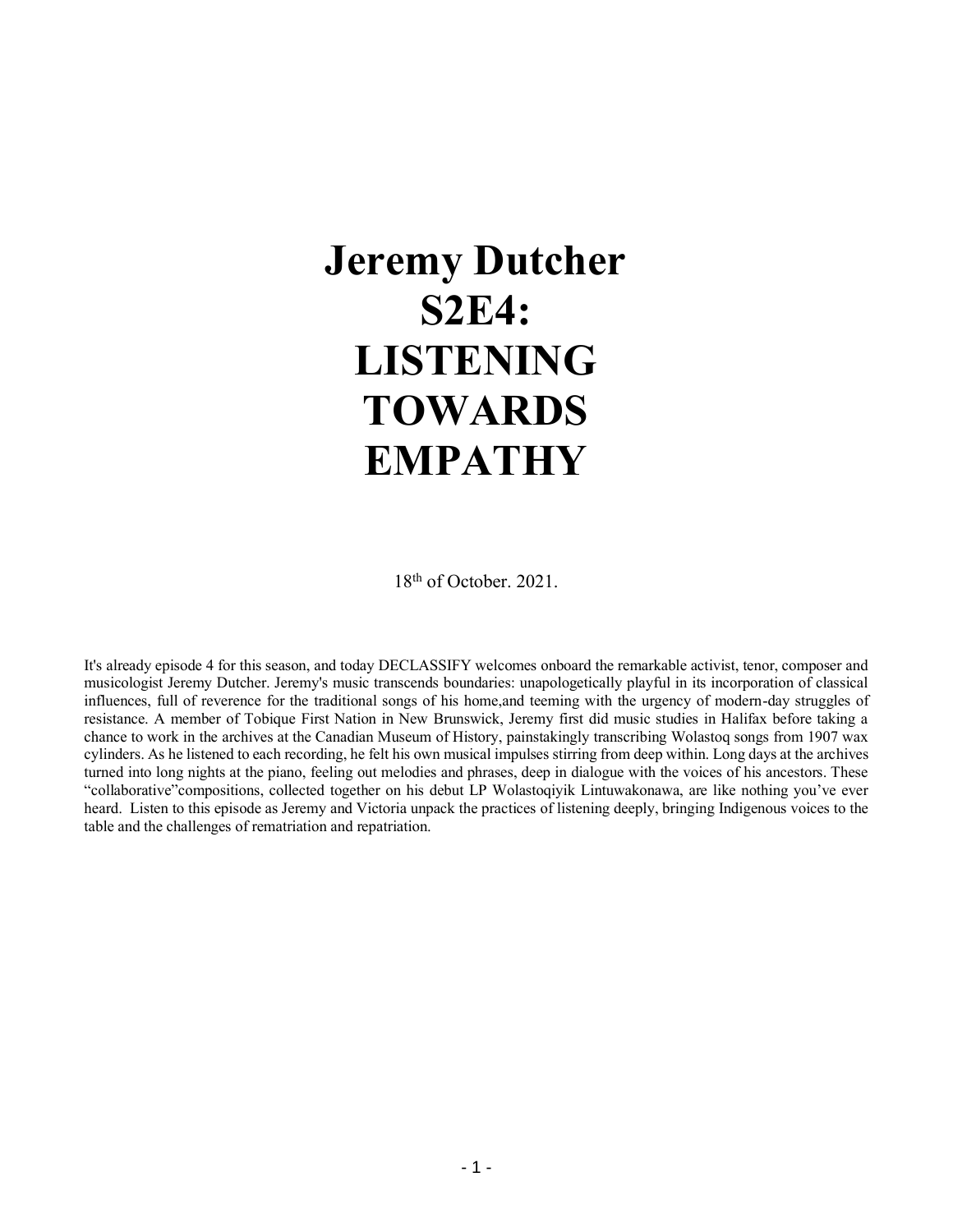#### **Victoria Pham**

Hello hello! It's been a bit of a break here on the podcast but I am so pleased to be back with you all. Especially as this week's guest is someone whose music and words I have listened to and watched perform for a number of years, as well as someone whose name has come up several times in previous podcast conversations and episodes . Without further ado I would like to introduce this episode's guest who is non-other than award-winning composer, musicologist, tenor, activist and Tobique First Nations song carrier, Jeremy Dutcher. For a quick background, Jeremy is not easy to pin down. His music seeks to, in his words, transcend boundaries by unapologetically incorporating Western classical influences with his reverence for the traditional songs of his home. In continuing his ongoing practice of listening, dialogue and sonic repatriation, I am so looking forward to speaking about reclaim and reactivation through music. Welcome Jeremy!

I'm so happy to join you here and I got a chance to like listening to a bit of your your work with with this is it called the classified is called to classify? Love that, by the way, it's perfect. Thank you. So yeah, I've been really eager to have this conversation because I think the ways in which we can like complicate or problematize this idea of of what we're even talking about, we're talking about classical music, I think is is to our servers because I think we're in a moment right now where those lines maybe aren't, you know, as clear as they were and maybe it's not even necessary to be so I think there's a lot of generative possibilities in this moment about what we can you know, even call this I don't even To be honest, I don't want to start this conversation with like, but I don't even use the term classical music so much anymore. I read this term, Western art music and I quite like that because I think it is It speaks more I guess balanced about, you know, other types of musics. So it's it's because, you know, every type of music has classics.

#### **Victoria Pham** 10:12

Yeah, exactly every tradition has their own classical ways of expressing themselves.

#### 10:17

Exactly so so I come from a different tradition that's maybe not so much in line with the, like Western European musical tradition, although I do love that kind of music and I do sing that kind of music sometimes, you know, coming, you know, as an indigenous person to the, to the site of what we might call Western art, music can be kind of a fraught thing sometimes, you know, because you there's not a lot of us making music in that space. And so the examples when I looked at as a young sort of music maker, I looked out at the landscape of the cannon and sort of how it saw or how it imagined indigenous people of North America I was kind of shocked to know that there or is really, really coming from a place of well, I'll call it claim the racism and othering you know, of of, of our people you know, and I'm really a proponent of you know, nothing about us without us it's really important that whoever is whoever is being represented they need to be at the table to to guide how that representation is going to is going to go so I guess it was through studying and being in in classical music institutions that I came to understand that oh maybe there's a there's another pathway to take that we can honour who we are as as people of culture and people of you know of this place you know, indigenous people to this place and maybe we can bring bring that to the site of classical music and and that will be beautiful just on its own. And then the music's on top of that, because I really do believe like our, our traditional songs, and our melodies are just some of the most beautiful I've ever heard. And I hope to so I said to kind of arranging those melodies and and that's kind of maybe why we're talking here today is because I kind of sit at the, at the intersection of, I guess, indigenous music, but I was also trained as a, as a as a tenor. So I kind of have that sort of classical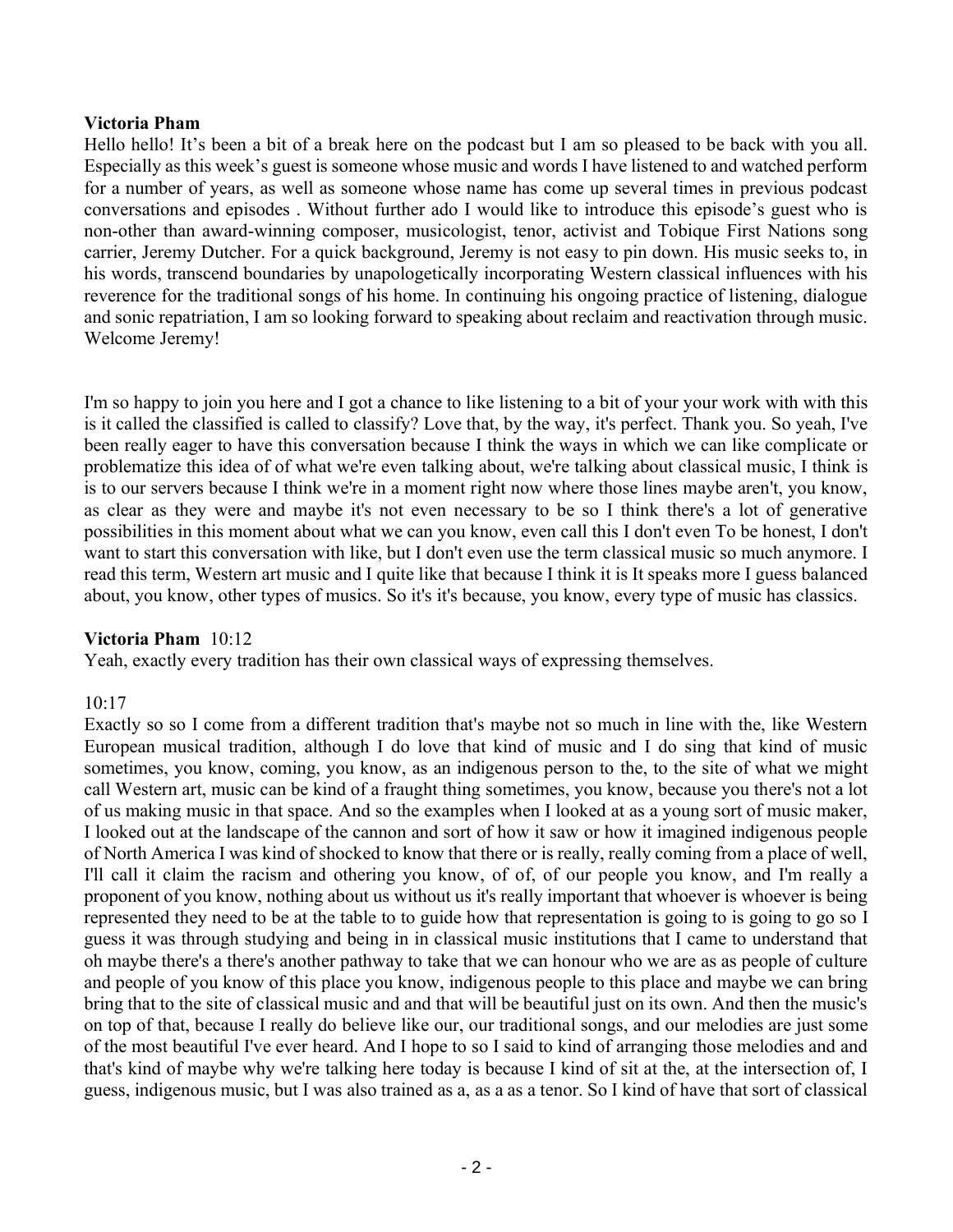music education as well. And I guess part a lot a big part of my work is just trying to balance those. Those two worlds that are kind of at times polar opposite, you know, but you know, as the more time that I spend kind of putting those two musics in dialogue with each other, the more I realised that, you know, I actually don't know that they're all that different because they, they take the same amount of breathing and connection to body to sing them and to sing of your spirit and sing from your spirit. So I think, yeah, I try to marry those two worlds all the time, but sometimes it's easier than then others. Yeah. Anyway, that's just a little about me. I guess I should probably introduce myself as well. I can't really

# **Victoria Pham** 13:26

yeah, no worries at all. I mean, I encourage that because that's the best way for conversation to happen organically. Yeah, I always wonder how you'd like to introduce yourself because some people like to be asked a question or are you ready to just go on to be

# 13:40

totally well, you know me I'm always here for I don't know if it's you editing this but it is me editing it.

# 13:48

I wish you luck. No, but I'll just you know, in our way we're taught to introduce ourselves and our language first, so I will do that, and then I'll translate to English. So quite a procedure when delay we spoke to edublog and booj, our neighbourhood called menarche. Kakaako Sakamoto similar to them, now that again, we will do jagi mooching demon. So, I just said that I'm very happy to be here. Hello, everyone. My name is Jeremy Dutcher. I come from loose territory, which is on the east coast of what some call Canada. And I come from I bring in the The Raven and the wolf clan, as I'm here with you today. And, yeah, that that would be how we will introduce ourselves in our way. And then I said, I'm a song carrier. I'm a singer, which is a sort of traditional designation for, you know, we all have a role in our community, you know, and this just happens to Be mine. So I've been kind of helped in that way, from a young age, you know, by some of the elders and the knowledge keepers in our community that have passed on a lot of our songs, because our, the way that our music works, and the way it gets passed on is very different from a classical tradition, right. And so you know, I didn't necessarily go to an institution or a school to study these songs, but just coming up in the community. And, and there's this kind of like, one on one more mentorship between our elders and the and the song keepers and the people that that carry those songs forward from generation to generation. And we don't, we don't have it written down in the same way, right. And so it takes that oral tradition and that, that in real time propagation of our music, to to pass it on. So I've been mentored in my life by a couple of very generous and wonderful song keepers. And that's how I get my songs. And that's sort of where I begin as as a musical person, but then added into that I'll say, is also the classical elements of my training and my teaching, that have allowed me to paint my traditional music with as broad of palette as possible, because I have all of these different ways of tapping into to voice and sound. And yeah, I guess just exploration and play. So I love music. That's what I do for a living. And I'm very, very lucky to do that. Even though it's shifted a little bit right now. But yeah, I'll just say that introduce myself that My name is Jeremy and I love music.

#### **Victoria Pham** 16:45

That's really beautiful. I love that that's like a sort of like, kind of a beautiful and simple sentiment to go down to because honestly, sometimes I forget that I'm doing this because I love music. It's just really easy to forget it in the industry. So it's a nice reminder to hear someone say that.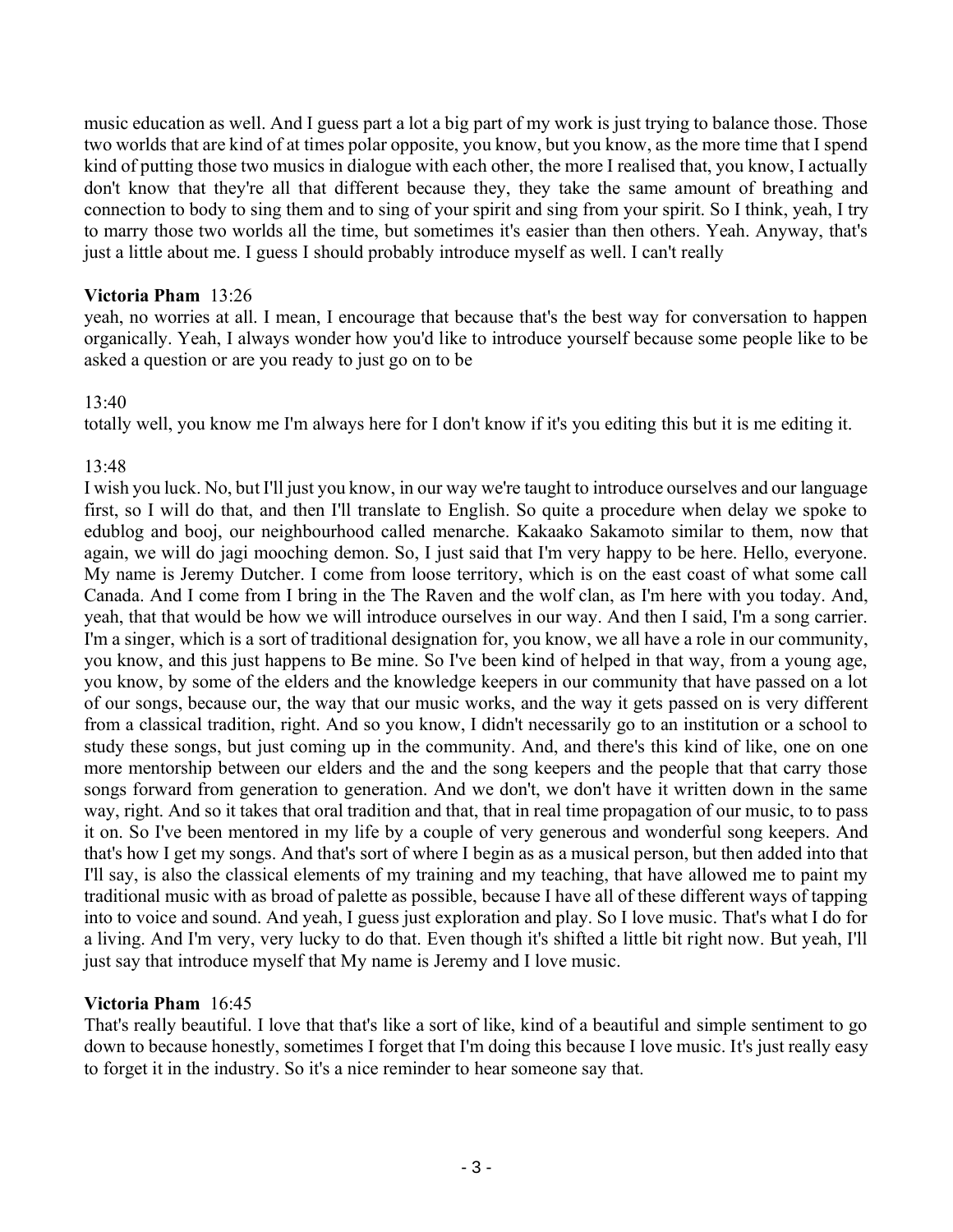#### 17:01

Yeah, it's because it's the most basic truth of, of all of us that are doing this work is that when the day is done, and the work, you know, kind of gets through her head. Music is what brings us back and what heals us, you know, so yeah, I know, we're shared the mind in that way.

#### **Victoria Pham** 17:22

What you mentioned kind of earlier, before the two aspects of your music training, joining together to make this kind of unified stream to your work, is that something you always wanted to do from a really early age, or when you're first emerging as a performer?

#### 17:36

what I hope is a unified thing. Sometimes it feels pretty scattered. But sometimes you really just cobble it together on one record, and put it out and hope that it makes sense to somebody. Yeah, I will say like, I try to think of it in the ways of like, I'm able to, to use more types of paints and brushes and sculpt things in new ways. Rather than feel like it's a it's a conflict, you know, in myself, although I felt that too, I try not to live in that place of, of musical conflict and try to like, put them in dialogue instead. So that can sometimes be difficult, you know, like, for example, we went across, I made this record called Well, listen, we've been to Okinawa, which was a record of songs in my language, based on old archival recordings from the early 1900s. And we got to take those into Symphony halls all across Canada, and we got to collaborate with with the country's top symphonies, you know, it was incredible, and we brought our ancestor music into those places, and we reverberated them and we brought our people into those spaces. And I think for me, it's like, what can be most important is the representation that I'm getting to, to go and offer, you know, and really reclaim and claim for the first time maybe these kind of like, spaces of Western art music that have when they have engaged our people. It hasn't been, it's been, you know, maybe how would I say this paternalistic or from a sense of like, Yes, we have the, this is the music of pedigree and we're going to explore some some cultural folk music and Isn't that wonderful? No, no, no, no, no, no, no, no I hope we can bring in a new way of seeing can because all music all peoples have musics. And you know, what I've seen in my own experience is, is people that were maybe even 10 times as hard to nail our traditional music, and to make sure that it's sung in just the right way. And make sure their language is just correct. And that same work ethic happens in the classical realm as well. I've seen both. And yet one gets kind of elevated in this way of like, well, don't they work hard to like? And oh, isn't it? Isn't it like amazing? And yes, it is, you know, but, but I just hope to not just reflect the beauties of my own people back to themselves to say, hey, look, our way is beautiful, too, but also to open up the classical music space, and to say that we really need to start thinking about cool stories getting put on stage. You know, I think I look at the companies here. I think Europe's a bit of a different story in terms of, you know, houses and companies that are willing to take risks, because I think audiences are willing to take risks, but here is really, really, like, they're just putting on the classics, you know, and that's, again, why I struggle with this word is like, because I think it's coming from a very, very particular lens. And if we don't name that, if we don't talk about it, it's the great unseen, right? Like, it's what we don't talk about, which is that, like, all of our sense of what classical music is, is tied up with the history of white Europe. And you know, it's like, and then that's changing a little bit, but our entire sense of what counts as fine music is distorted. I hope that all the time, we can have conversations to not not make people feel bad about that, because I have no interest in that but just open up another possibility and say, like, Yeah, um, and then this is not to say we all need to go to a World Music Festival next week, you know, I don't think that's everyone's path to it, but try to, you know, incorporate some difference into our, into the ways we're programming, you know, and for these houses, and for these companies, and for the people that are programming music. You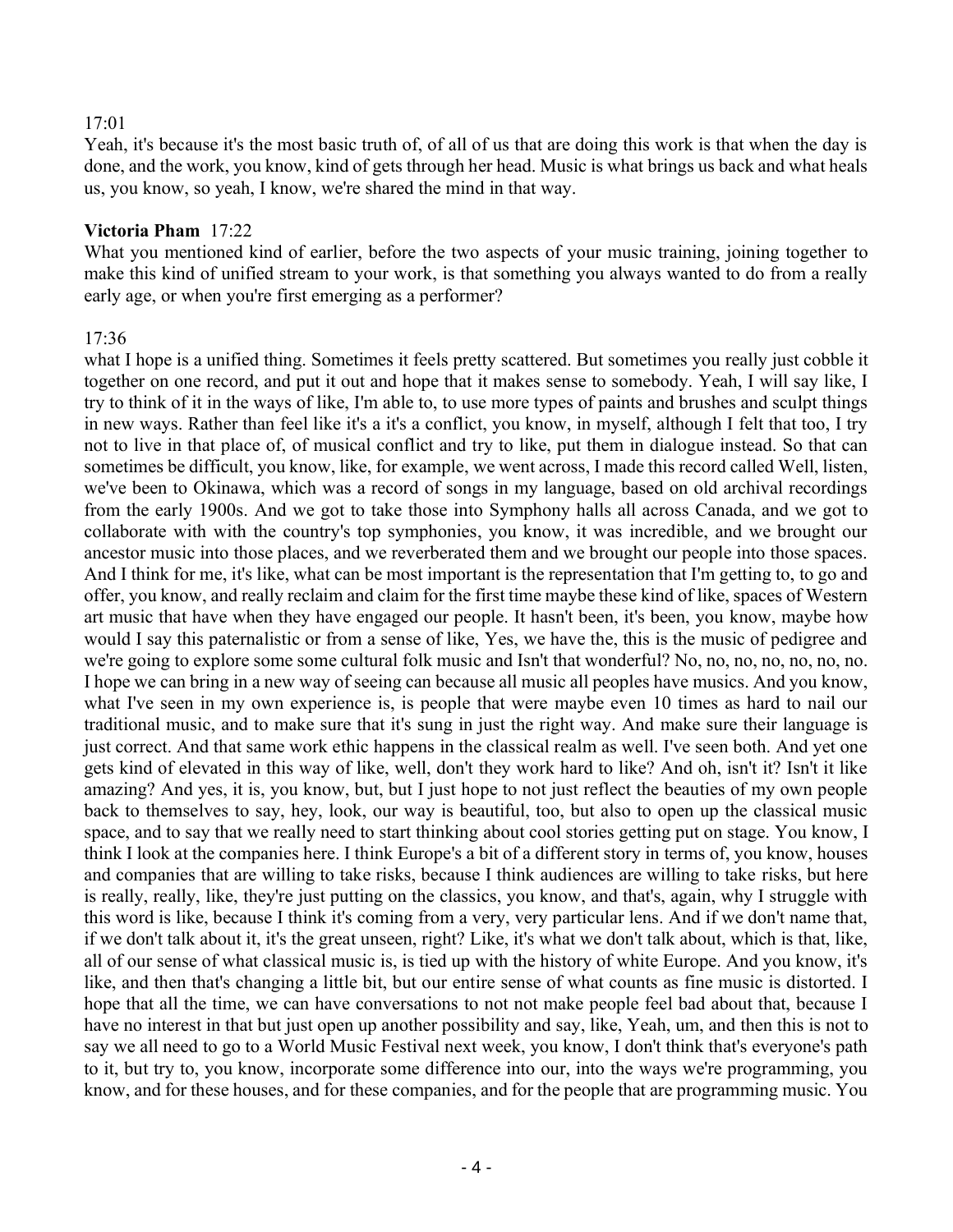know, I've heard time and time again, oh, our audiences aren't ready for that, you know, you know, you know, and it's like, well, that's your job, then you need to prepare them and you need to educate them to let them know that there's more than just what you've been offering them for the last you know,

# 22:21

100 years. And, and, you know, we can all do this together, but it takes it takes a real institutional effort to, to educate and to make accessible other forms of music and knowledge that aren't so rooted in a particular worldview.

# **Victoria Pham** 22:44

If you touched on that thing about programming, it's such a big problem in Australia we also unlike Europe, very very conservative. So when you open a programme we tend to have Beethoven Bach Brahms and they're kind of the big three on in like across the entire nation. And only in the last I'd say two or three years have they begun systematically trying to engage our first nations peoples in Australia to be involved in the concert hall but even then it's like one person annually, two people annually and it's I can't help but think sometimes it feels a little bit tokenistic

#### 23:16

you know, and I think we really need to get past this because you know, it is wonderful that we're getting in these spaces and having and sharing our music but but until it comes from you know, until we get our people on the boards of these institutions until until you know our people feel like we can come into that space in a comfortable way and we're not judged for what we wear or like how we show up to that space you know it's like it's a real but anyway I don't know but again, I don't know further stretches out to because if I had my in my ideal world we're reconsidering how we're even formatting the concert hall yes you know it because I don't know that that if you know indigenous people or you know Torres Strait Islanders or you know any buddy you know, any indigenous person in the world would sit down and create a concert hall that looked like this is the stage and that is the audience you know what I'm saying? I think it would definitely if anyway I'm just going by my mind I think I would like create some kind of like other way of doing it that anyway, I was really tangent now. concert hall concept but there's some beautiful ones in Germany two that I saw quite recently that that have this kind of in the round but really like acoustically beautiful spaces as well and I thought wow, it just it was so much more of an inclusive and like immersive space to my family because I feel like kind of separated sometimes from the from like as an audience member looking on a stage it can be a form of like separation or like No, yeah, I guess I've been thinking about this a lot, because I'm like, trying to design my next show. My next kind of live format, and I think it might be in the round. Yeah, but I don't know, I'm kind of been also struggling this place between where my music fits, right, because I have been playing in like theatre spaces and concert halls and But increasingly, I understand that that's a limited space, in terms of who you get to speak to

# **Victoria Pham** 25:37

what kind of audience, it feels comfortable enough to even enter that sort of space, because it's designed to be exclusive then, like you mentioned before, we're separated because Western art music has built a structure where the audience is expected to be kind of passive in their experience. So you kind of sit back and take this grand music and rather than participate in it,

25:58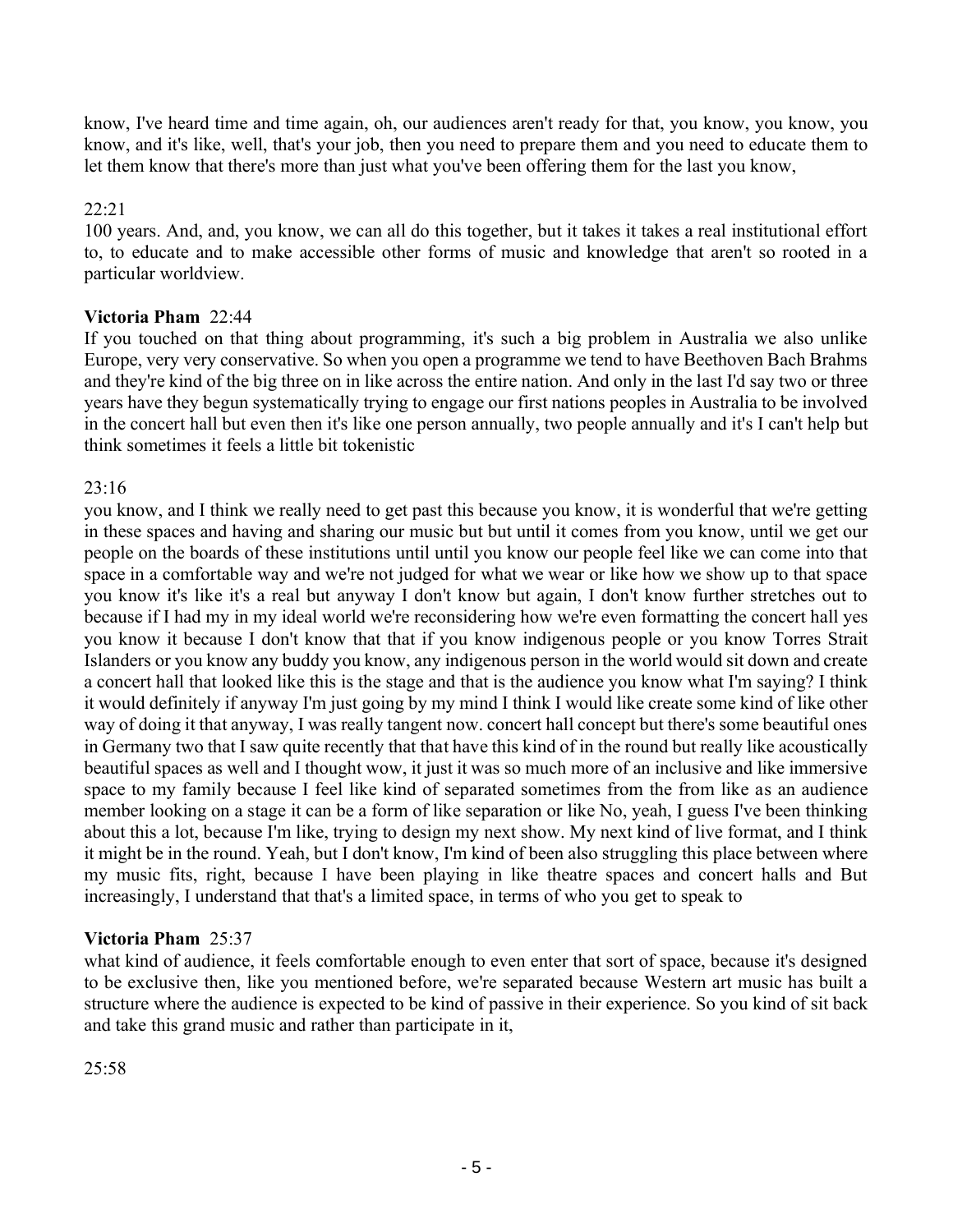which is, I guess, is a whole different kind of experience and understand that why we have that that kind of, like wash of experience. Yeah, I just, I hope to breathe another kind of way of thinking into that space and, and try to make it a little, because that was the way that like, when we talk about indigenous music and how it's traditionally practised. I mean, I can only speak for the context over here, but, but it truly is collective, you know, we sing together, and these songs are shared songs among all peoples. So those lines of like, performer and audience are really blurred in our contexts. So I think that's important to acknowledge, you know, and sometimes why our music doesn't always fit in a classical music space, is because it's not, it's not a passive activity, you know, and even, you know, even what the songs are for, like, I think, this idea of an audience, and this idea of song as entertainment is something that's also a little foreign to our ears, because song is action, it's connected to life, it's connected to how we move through space and our activities that we do. So if we are going down the river, in a canoe, we're gonna sing that song, as we go, you know, it's connected to the ways in which we live our lives. And so, to decouple it from that is to also change what the song is, and to change what that even does, and to, you know, when we talk about, because Western art music has been so codified and so detailed, and so transcribed, when we talk about another kind of music, that that doesn't move in that way, and yet, carries the the same amount of detail and pedigree, in order to be able to understand the nuances of that music. You know, when we start to look at song, not just as entertainment, but as a carrier of culture, and also a carrier of language and of and law, which is it's kind of a new concept, to me is this idea of languages law, but I was out in the west coast of Canada, like in what's called British Columbia, but I was visiting with some indigenous people there. And they were saying, you know, and they had this very strong understanding, and it was new to me, but it really resonated with me. And then I came around here and started talking about it with my people. And they were like, Yeah, for sure. Because there's this idea that that song is law and it's it's a song in an oral culture, when you don't have writing systems. Song then becomes much more than entertainment becomes a legal forum, in which we pass on our ideas and how we are to relate to one another. And so those song keepers then become the keeper of the the record, you know, of how we are to relate to each other. So that inspired me for sure. Maybe I'm just biassed as somebody who loves music. But it really did it made what I'm trying to do to try to like highlight the songs of my people and and our languages and all of that it made it feel real and it made it feel like oh, yeah, it's contributing to something that hopefully will we'll live really long time you know, because yeah, I have this worry. You know, we are our language is in a really, really hard place right now. Because of the the impacts of colonisation and things like the the boarding schools and residential schools that we had You're in Canada, but also in Australia, and in America and in Scandinavia, all over the world. This happened to just people where our kids were taken and attempted to be re educated away from our traditions. And so a lot of our languages have been severely diminished in their usage and in their, their, their general fluency among our peoples. We're kind of at a point right now where we have less than 100 speakers of our particular language. And so it's not true coast to coast, you know, there's languages with with with 1000s of speakers, and that's 10s of 1000s. And it's amazing, but particularly on the East Coast, here we are in a pretty dire situation with our language is so that, you know, maybe even in this next generation, we might not have any speakers that were that were at birth, or that came up in the language, you know, so yeah, for me, the music and the work that I'm doing is all kind of in service of that, because we're really kind of in the 11th hour of this sort of struggle. And, yeah, we got to do everything we can. And so the record that I made, was all in Leicester Square language. And that was very intentional, and no translations provided as well. And that was a very intentional decision, actually, because I wanted very much to speak to our people directly. And to I guess, like we only we never convince anybody of anything, I don't think I think we will only show people our passion and, and show them our light and our interest in something and maybe then that will spark something in them. And so for me, the the kind of thesis of my work, or what I wanted to do was to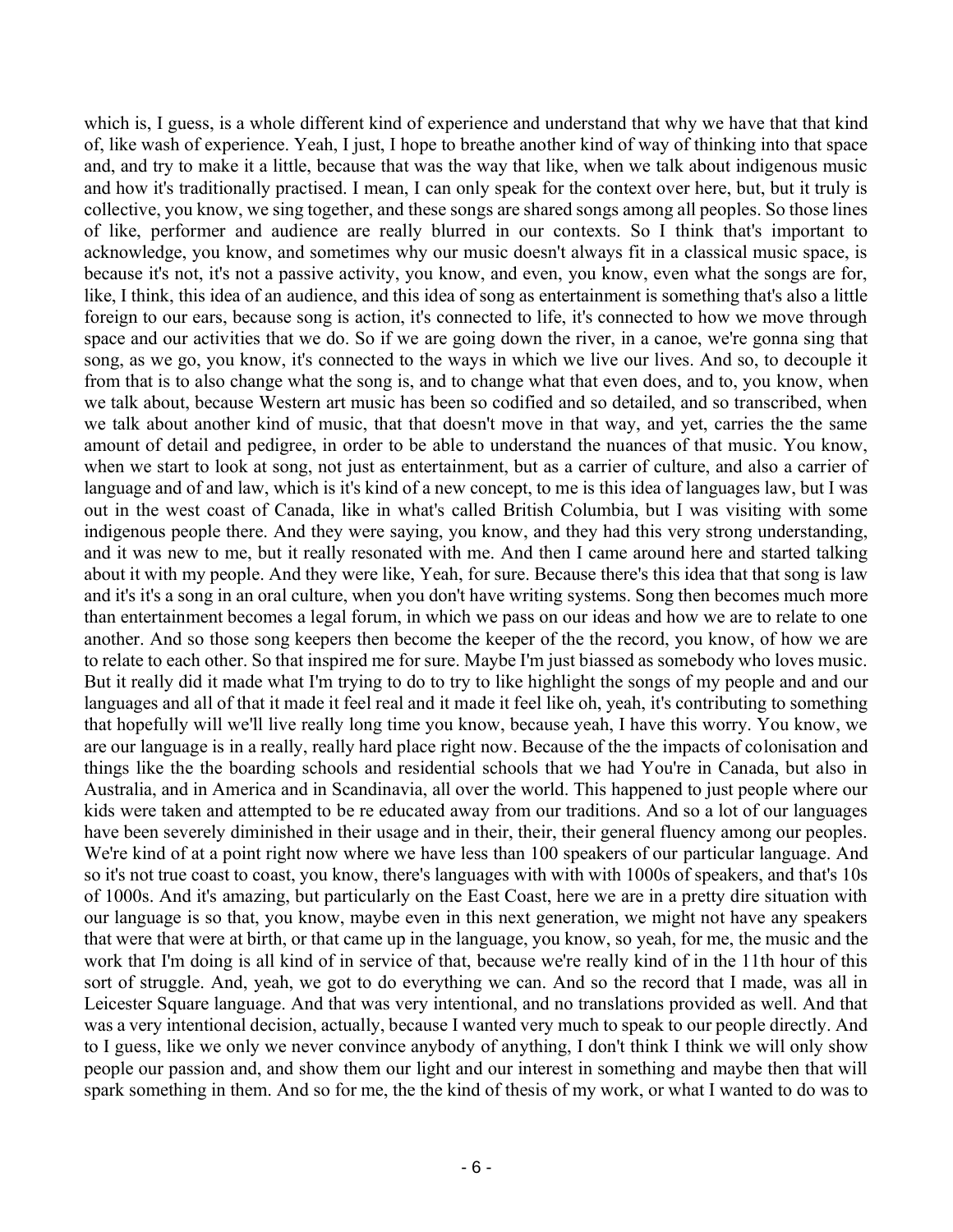highlight our the preciousness of our language and of our traditional music, and lift it up in the highest way that I could. And I was able to use, you know, the paint brushes of classical music or Western art music to to make that a really beautiful painting, I hope. But it was all in service of the the project, I've listed where language revitalization, and in showing, you know, my people how beautiful their

# **For our first intermission is an excerpt of the first work on Jeremy's 2019 Debut Album, Wolastoqiyik Lintuwakonawa. This work is entitled Mehcinut, and to reflect on this performace I leave you with some words from Jeremy:**

**"I'm doing this work because there's only about a hundred Wolastoqey speakers left. It's crucial for us to make sure that we're using our language and passing it on to the next generation. If you lose the language, you're not just losing words; you're losing an entire way of seeing and experiencing the world from a distinctly indigenous perspective."**

# **Victoria Pham** 32:37

And essentially, I actually wanted to know, like, on maybe a more boring or technical side, how you approached integrating your language into it. Because I know you've done research in the archives and the museums in Canada as well, and whether or not that played a part in how you produce the album in the UK?

#### **Jeremy Dutcher**

Yeah. Oh, totally great question. I'm so happy to talk about that time in my life, because it was almost six years ago now. But it was really transformative. And it kind of set me on a really amazing path, you know, where I get to do this for for my life and get to share music and my culture, my language in a really wide way. So I guess it started. Yeah, six years ago, now. I was seated around the kitchen table of one of the elders here. Her name is Maggie Paul. And she's a song carrier as well. And she knew that I was really, really interested in that in the old songs, like the traditional, like really old music of Melissa, we are people. And so she told me, you know, if you want to, if you want to really know the old songs, if you really want to get a deep understanding of it, you can't stick around hear those songs out. They don't they don't live here anymore. She said, If you really want to hear them, you got to go. You got to go west, you got to go to the museum, and we got to go into that archive. And you know, she said, wouldn't it be nice if somebody could bring that back? Our elders, they always do this. They always like they they throw it like a general like kind of like, wouldn't that be great if somebody were to go and bring those songs back to us? And so but I kind of understood what my what my directive was. And so I, I went to the museum, spent a couple of weeks there in the archives and just kind of digging through all the all the plethora of like of content that was there, right because this, this anthropologist, he had lived in our communities. There's, you know, seven communities all up the river here and You know, he lived there for seven years. So he was he was, it's a deep field work among our people. And so it wasn't just the music, although that was mostly interested in that site just as a as a as a sound maker. But there was also you know, photographs, there was also like objects like drums and like moccasins and like deerskin. You know, you know, poaches and beading and all different kinds of different objects of my ancestors. And so I sat there with that for a while and kind of just tried to let it speak to me. And it was an incredible time, because they really did in a way. And what I knew instantly was that these can't be here, like, they can't be locked up in this institution.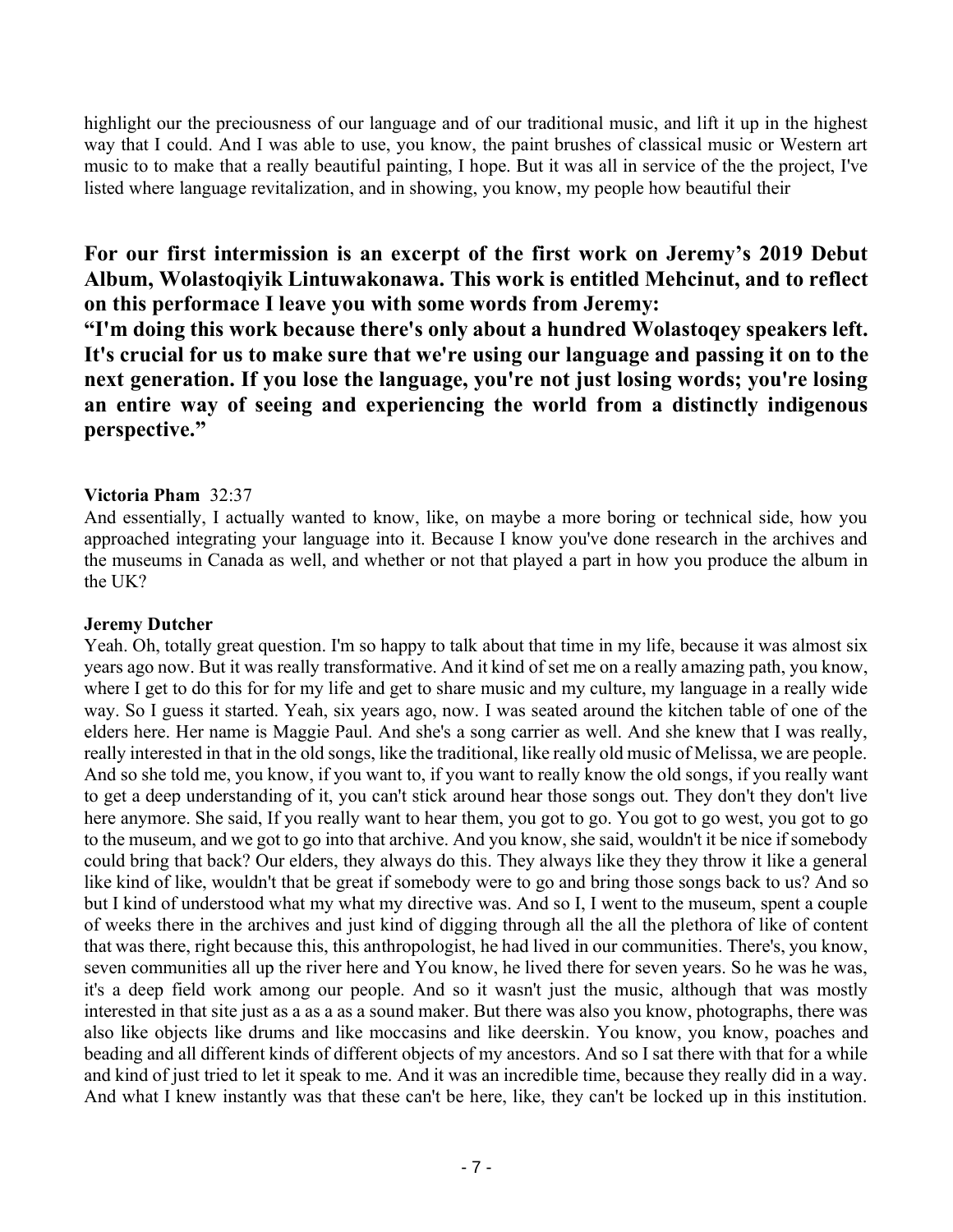Like, I know, these archives in these, these museums, they're trying their best to preserve and protect our histories. However, there is, in my mind, a way in which these material objects of our people, and these things that belong to our heritage can be ultimately accessible to our people, right? So why did I have to, you know, take a take a plane or a train to get into the middle of the country, you know, to access these, these archives? You know, why couldn't I just go to our community centre down that down the street and do that. So for me, it was accessibility, and that's kind of the problem I wanted to solve. Or sort of that issue that I saw out there that that I thought could really be mended by accessibility, you know, just bringing those voices and those songs and my time and experience in that archive out to the people. So yeah, I guess. I started to think about like, Okay, well, how do people how do people meet music these days? You know, how do they How do they come to hear new songs, and maybe that's on YouTube, or on Spotify? Some of those things, you know, so, so how can I get into those spaces, and then it started to dawn on me, Well, you know, maybe I'm not gonna be a traditional composer, maybe I'm gonna make albums, you know, and be a musician in that way, if I really want to speak to people, and if I really want to take my music to my people, that felt like, the most accessible format to do that, so and then the language piece kind of just came through the process, right? You know, understanding that? Well, actually, to be honest, it came when I was studying classical music at university and I was sitting you know, as a singer, you have to study languages to write. So I was I was studying German, I'm studying for German test, trying to, you know, get all these big, massive compound German words in my head, and you know, it's just was not sticking. And kind of just like, in a kind of a sort of epiphany moment, just to say, like, German is going to be fine. You know, there's a whole country of people, there's a couple of countries and people that speak it over there, you know, French should be fine. English is gonna be fine. You know, only our language is spoken here, is only spoken here. You know, and it's in a real crisis moment right now. And so I got to be doing everything I can to be in support of that project. Because when we lose that, when we lose a language, we don't lose words, right? Like, it's language is so much more than that language is truly like our philosophy and our, our way of moving in the world that how we relate to one another. So there is a distinctiveness within language practice that is important to maintain. And I think a lot of peoples around the world, they understand that, you know, especially when they're a linguistic group living outside, like in a hegemony that is not their own, you know, I think we have to carve out this space all the time to say that, like, especially because we are the first peoples here, this is the only homeland that we know. So we need to carve out that space and insist on our sovereignties and insist on using our languages and, and not translating sometimes and that's okay, you know, I get a lot of people coming up after shows, you know, you know, asking for translations, and it's like, well, I can't I can't flatten my world for you. You know what I'm saying? There is something that gets so lost within that, that active of simple word for word translation that I think is. Yeah, it doesn't serve us to dull ourselves to each other. And I think that when we can sit inside that uncomfortable bonus of like, maybe not understanding for a moment, there's actually something magical that happens on the other side of that, which is that we get transformed through a new understanding, or a new empathy or seeing, you know, people outside of a headline, you know, because the ways in which indigenous people in this country are talked about are often kind and are often rooted in our traumas, and rooted in the bad shit that happens to us. But okay, cool, cool. You know, but it's like, I really want to problematize that all the time and reframe our stories in joy. Because when I look in our community, this is what I see. I see resilience. And I see joy. And I see people that have survived over 500 years of colonisation, and are still singing and offering our gifts to everyone, not just our own people. And for me, that's something to celebrate.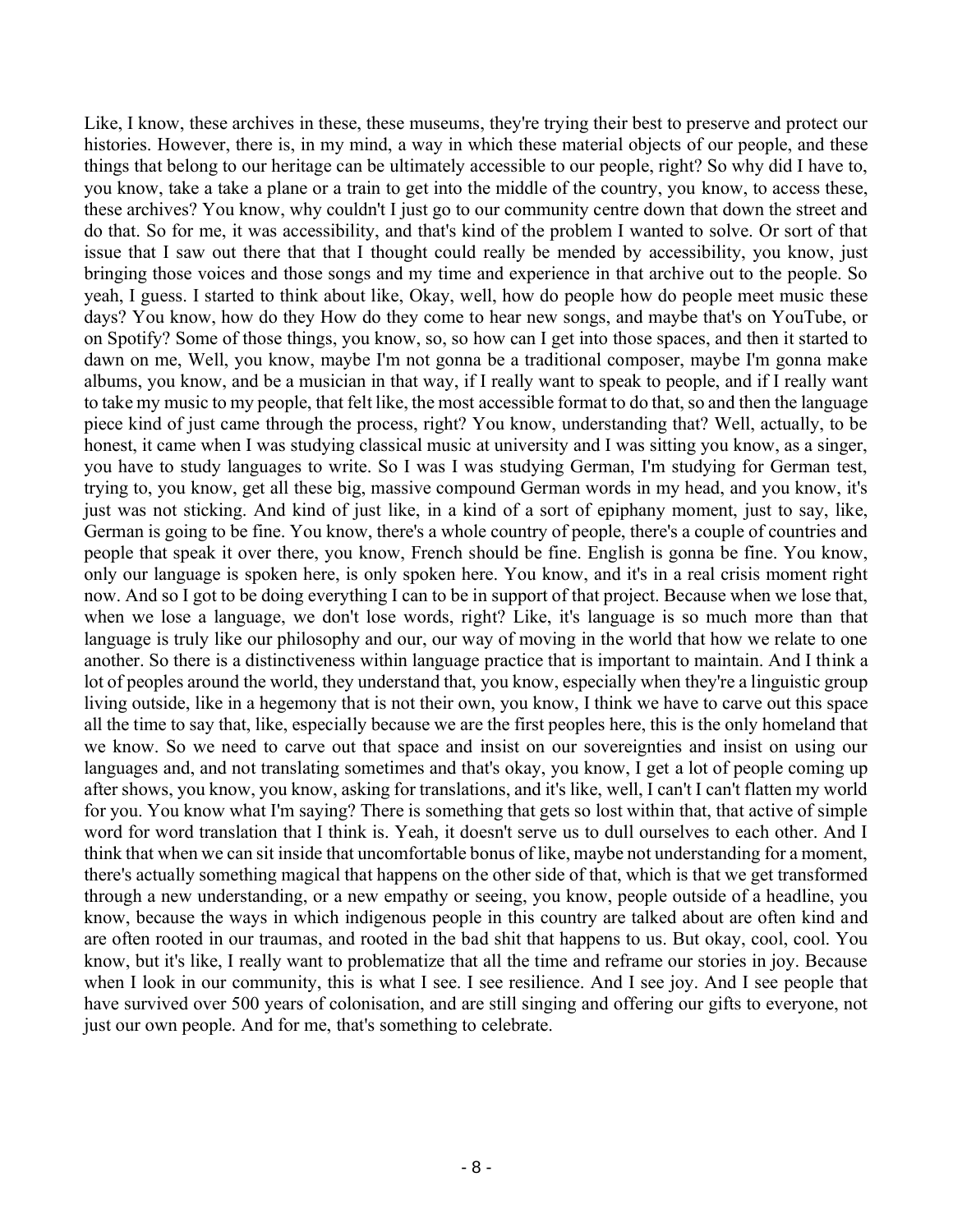# **INT 2: For our second intermission is a recent work emblematic of Jeremy's incorporation of Western art music into his practice. This is an excerpt of 'Honour Song' performed here in collaboration with cellist Yo-Yo Ma on Ma's 2021 album 'Notes for the Future.'**

# **Victoria Pham** 41:03

And you mentioned the word empathy before, I think that's a really, really powerful thing that your practice and your music has offered to everyone, because I've listened to your album several, several times. And it's given me a deeper understanding, even though as you said, there, no translations, even though I don't understand what it means. There's a kind of spirit to the culture that's embedded within it. And I feel like that's the powerful aspect of the music.

# Jeremy Dutcher

That's all good. You know, it's like, for me, I guess I kind of took that lesson from the world of opera, which is to say that like, to be honest, when we go see an opera, you know, and it's not in our language of origin, I really don't think most people are sitting there reading the scroll titles, you know, it's nice as a reference point, when we go to be transported into stories, you know, and I think when we let ourselves do that, and take away that, that mask of, of kind of direct understanding, we actually gain a lot from that. So So I do think, you know, classical music tradition or opera for, for showing me that because it allowed me to step into a space to say that, like, it's all good, it's all good. Just, I'll see you at the other side of the concert. You know, it's gonna mean something to a lot of people, it might not mean something to you, but but just trust that that story that we're telling is bigger than the words that that that is included from words, word to word. Yeah.

#### **Victoria Pham** 42:24

And what was it like navigating your practice in your indigenous heritage into a classical music space? Was it uncomfortable? Did you have any deep and difficult conversations to have to overcome to get that into concert halls?

# Jeremy Dutcher

I mean, absolutely, I don't think nothing we're doing is like, uncomplicated or easy. I don't know if that's how that said, but you know what I mean, it's like, there's a certain level of tension and how the Germans would say Stormont about it, you know, we got to have that push and pull that, that that sort of frenetic energy to create something big, that's gonna do something in the world. So yeah, you know, I definitely had doubters and like, people within classical music institutions that look down on whatever is doing and, you know, you know, said as much to me or, or people that, you know, just didn't believe that we had something to offer in that space. And all the time, I guess I just had to insist that we did and keep the vision strong, because I knew that and it was especially beautiful coming to do that orchestral tour last year, you know, to take our music to the highest form of that, you know, the big sound using every palette, every colour in the palette. Because it was a really beautiful opportunity for each of those cities in those symphonies to engage not just with me, because at the end of the day, as an indigenous person, still I am a guest in Calgary, or in Toronto, or in Vancouver, you know, there are local indigenous people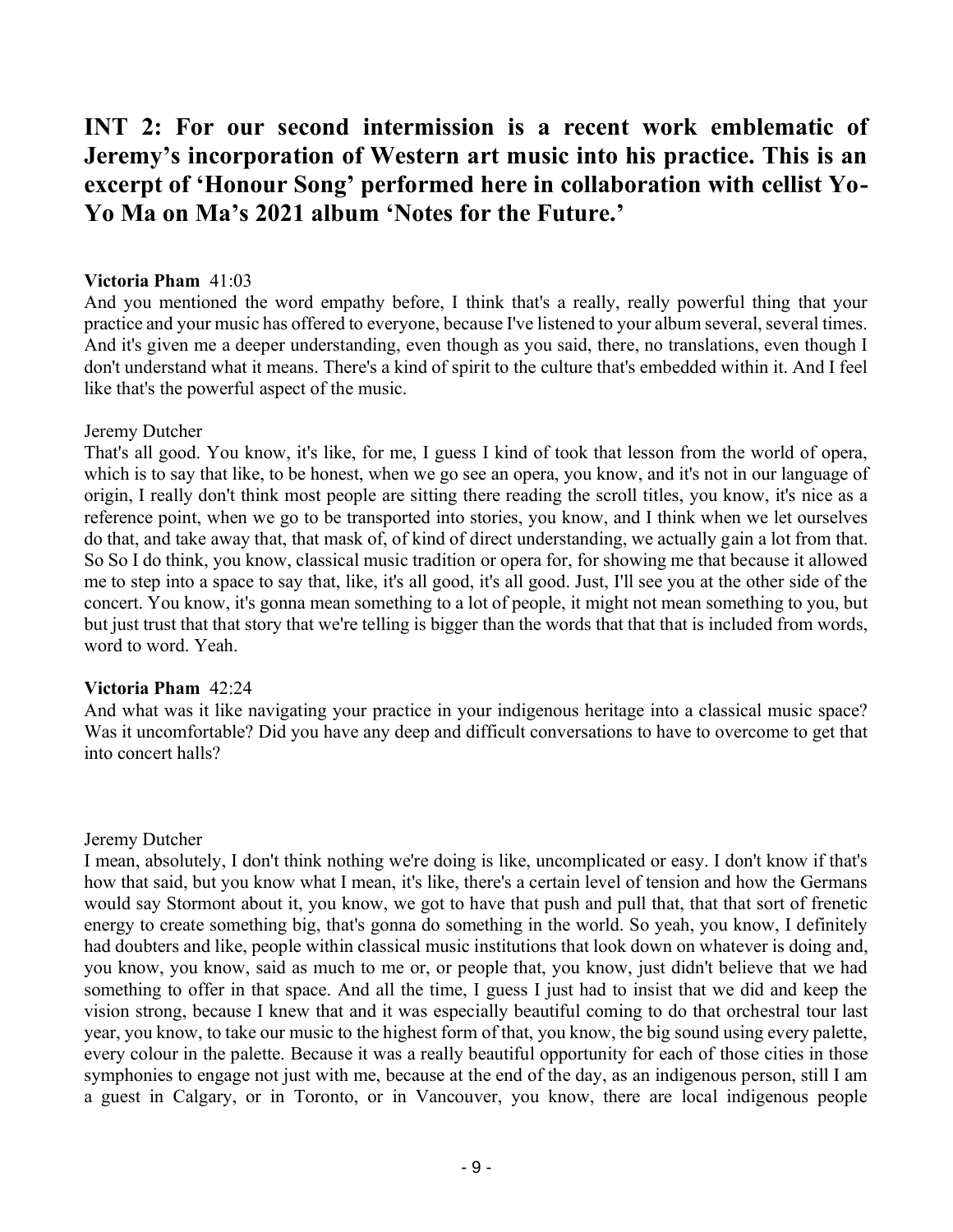everywhere, you know, and I think we got to always remember that so it's not just enough to bring in one artist from across the country, you know, that that represents their people and shares their songs in their language, but also, how are we engaging our local communities, you know, as programmers as people that are that are making the decisions, making those curatorial choices like how all the time are we looking at our feet, and looking at the ground and saying, okay, but who's been caring for this land? You know, for a lot longer than us, you know, and it might be s noodle and that's a fine answer to but how are we engaging because yeah, keep in mind like indigenous people we sometimes make these same oversights to we aren't in relationship with our local Stewart's you know, I'd I kind of had to learn this the hard way, but just the long way to say that like, you know, going around and I will just say that like, cuz I don't want to get stuck to negative people. And I'll just, I'll provide the way that I got out of it. And, and my methodology now because I think, yeah, we can get, we can get sort of stuck in the in the in the mud here. But what I will say is now all the time, Everywhere I go, I know whose land I'm on, I know the treaties in which they've signed, I know, the languages that they speak, and I know, maybe try to learn a couple words, you know, as a sign to say that, like, I'm a visitor in this place, I am grateful to be here. And here is who I am. From our perspective, you know, from my perspective, please share with me who you are. And, you know, when, when concert halls and venues and presenters really get that right, it is such a beautiful coming together of local people, and of newcomers and people, and visitors and all of these, and it becomes grounded and rooted with in a local tradition, which is to say that, like everywhere has a different way of gathering and welcoming and all these kind of stuffs. And if we can start to hand over that microphone and start to hand over that curatorial space and start to hand over the keys to the concert hall, who knows what's gonna happen for me, it's always a chance to like, keep that door open and let as many people in as possible. So that we can have many different voices at the tables that we may like, know each other better, you know, like I said, not darling ourselves to to each other, as we meet.

#### **Victoria Pham** 46:37

Yes. And I like the idea that it becomes a super collaborative community space, I used to have this dream that one day on a concert hall could just be a civic space, rather than this kind of quiet space that, you know, people can only enter if they have a ticket or dress the right way.

#### Jeremy Dutcher

Well, it's really interesting to like, kind of frame it off the side of a museum to or like a site of an archive, you know, because they do take this kind of institutional form of like, ticketing and like, you know, checks and like, you know, concession stands. And like, I just think there's like, there's other ways in which we could gather, that aren't about solely capitalism and reproducing. Like the rigid models that we've been offered. And I guess, you know, for me, it's kind of, I'm leaning away from that concert space all the time, and kind of thinking about, oh, how do I take my music into, into outdoor festival spaces? If I really want to talk to a lot of people? Or how do I get my music into, you know? Yeah, and then I guess this whole thing of like, Oh, well, I'm, I'm not gonna go into a bar and do my music. I guess not really. It's not really what I want to do, either. So it's about finding, but I guess yeah, finding a space that that could hold all of that, which we don't really have. We need like a new concert hall. I like your idea. Just like we got to make it a civic space. And like, really open it wide open. I think that's really gonna. Yeah, in the same ways, I just think it would reinvigorate it. Because right now we look at, and we just look at the institutions here. And they don't feel relevant. They just don't feel like they're joining in the current conversation. Right?

#### **Victoria Pham** 48:32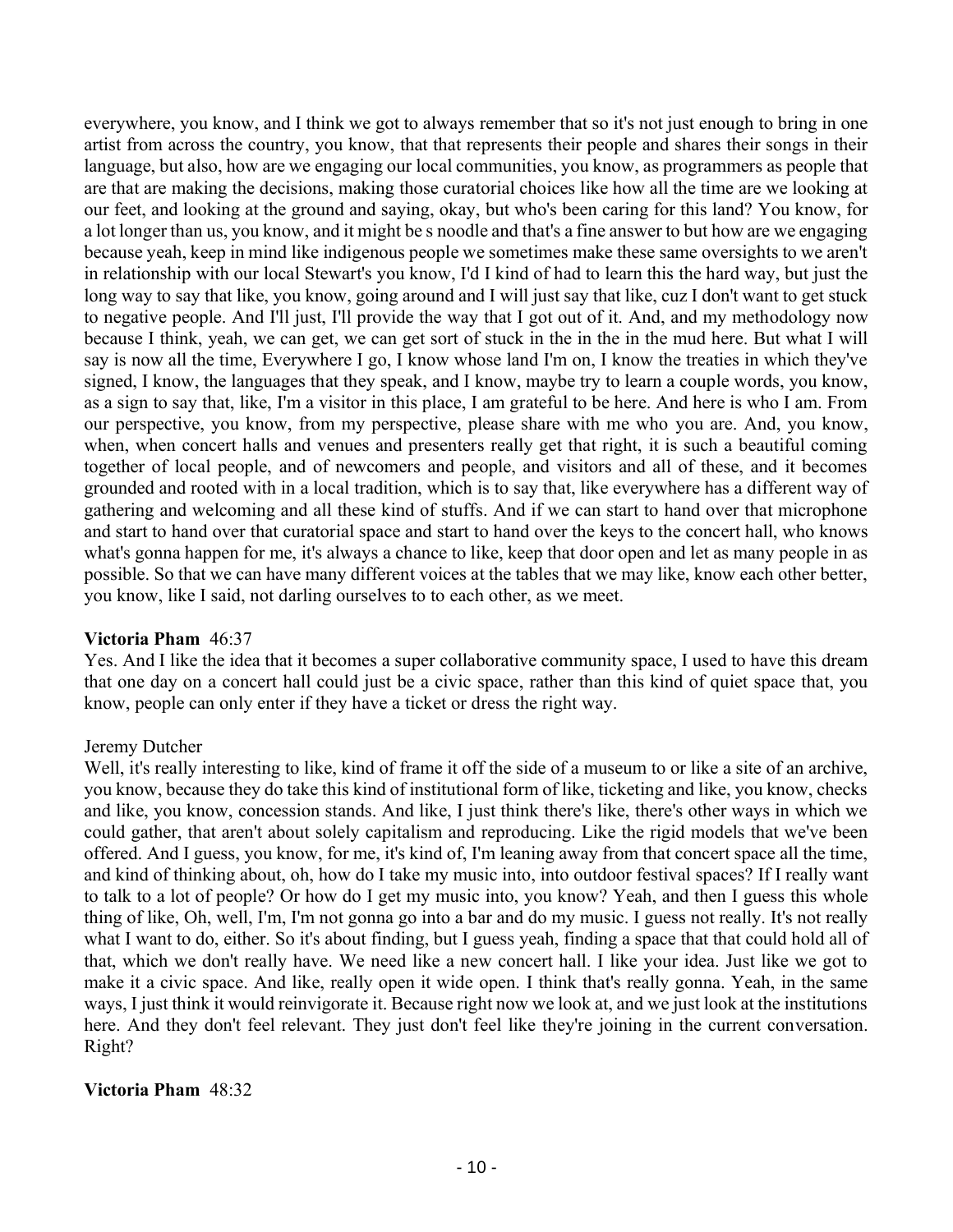Yeah, they also feel like they just they like guarding something for some reason. They're guarding this old perception of what or how cultural knowledge is made, or the value of old objects, many of which are not their own, but guarding them away from the public Bible and opening it up. And there's like only a specific way to read them, or to engage with them. And you can't touch the musical instruments because they're behind class. Yes, after things like that. This is a completely different irrelevant story. But a friend of mine, who's a collaborator, James new, and he's a filmmaker, and I have been working on this project, too. We gather these old Vietnamese drums, and about 3000 years old. And it's because we're both a Vietnamese heritage, but we're part of the Vietnamese diaspora now, after several waves of awesome colonisation. And we've been trying to reclaim them from French collections from collections in Europe and America and Australia. And after so much negotiation, and so much paperwork, which I'm sure you had to jump through when you were doing your archival research, like how much permission you require to access your own object from your own community. They said no. So we had to, quite literally, we went to the art market and bought one. So we self repatriated our own objects back to us in order to activate them and share that musical tradition that how culture has lost because it's something for 3000 years ago. So that process that it is brought all that back when you were talking about the archives because the lack of accessibility two objects that are ours is shocking.

#### 50:04

Yeah, truly, it's shocking, you know, and it's like, and even when we, as you're stating like even when we do go through the processes and the and the ways in which they want us to make those repatriations and repatriations like it doesn't happen. And so, I don't know, I've like, I've been inspired by some of the, like African diasporic activism that's been happening in, in museums as well, where they're just like, well, we're just gonna take our stuff then, which kind of falls in line with maybe a little more of my political ideology, which is, it was like, ask for forgiveness rather than permission. And that's kind of how it was with with, with how I was working on my stuff was like, I just started using them in live shows, I just started, I put them on record, I wanted them to be with the people. So it didn't really matter to me, who was asserting copyright over these things, because they're not owned by a museum, or by an anthropologist, their own, collectively, and they're not even owned by me, too, that's also an important distinction also, you know, it's like to say that, like, these are collective ownership for all of our people. And that those lines do not, they're certainly not drawn by Canada, or by the institution of a museum or an archive. So, you know, that might get me into trouble sometimes. And I had, you know, a visit from the intellectual property rights people now. You know, at the end of the day, if we stand strong in what we believe, and I think, know what our vision is, which is to say that, like, we all just want it to be accessible, they just have a very different idea of what that looks like. And, and for me, I'm unwavering and who this needs to be with and who needs to be for it. And really, because I'm just executing the wishes of my elders, right, like, they're the ones that want me to bring this back. And so I don't really care about the what the copyright is talking about, No, that doesn't matter. I'm gonna do what I gotta do to get these back. I love that, you know, you just went around and bottle because this is like, and it's so sad that we have to do these things. But it does. It does really show the absurdity of these copyright and these, like, these institutions, which seem to throw claim over things which are not their own, and which were never their own, and which were often stolen under duress, right? So yeah, I don't know, I think I think about what the solution is, and, you know, take it all back, and they would, and why they don't want to give it back is that Oh, you don't have the proper rooms, you don't have the, you don't have the infrastructure that it takes to house it and care for it in the ways that we do. And so we're just going to continue to care for it if that's okay with you. And it's like, well, no, actually, because at the end of the day, and there's this really wonderful case that was out of, I think it was the West Coast here, like in BC, where they repatriated a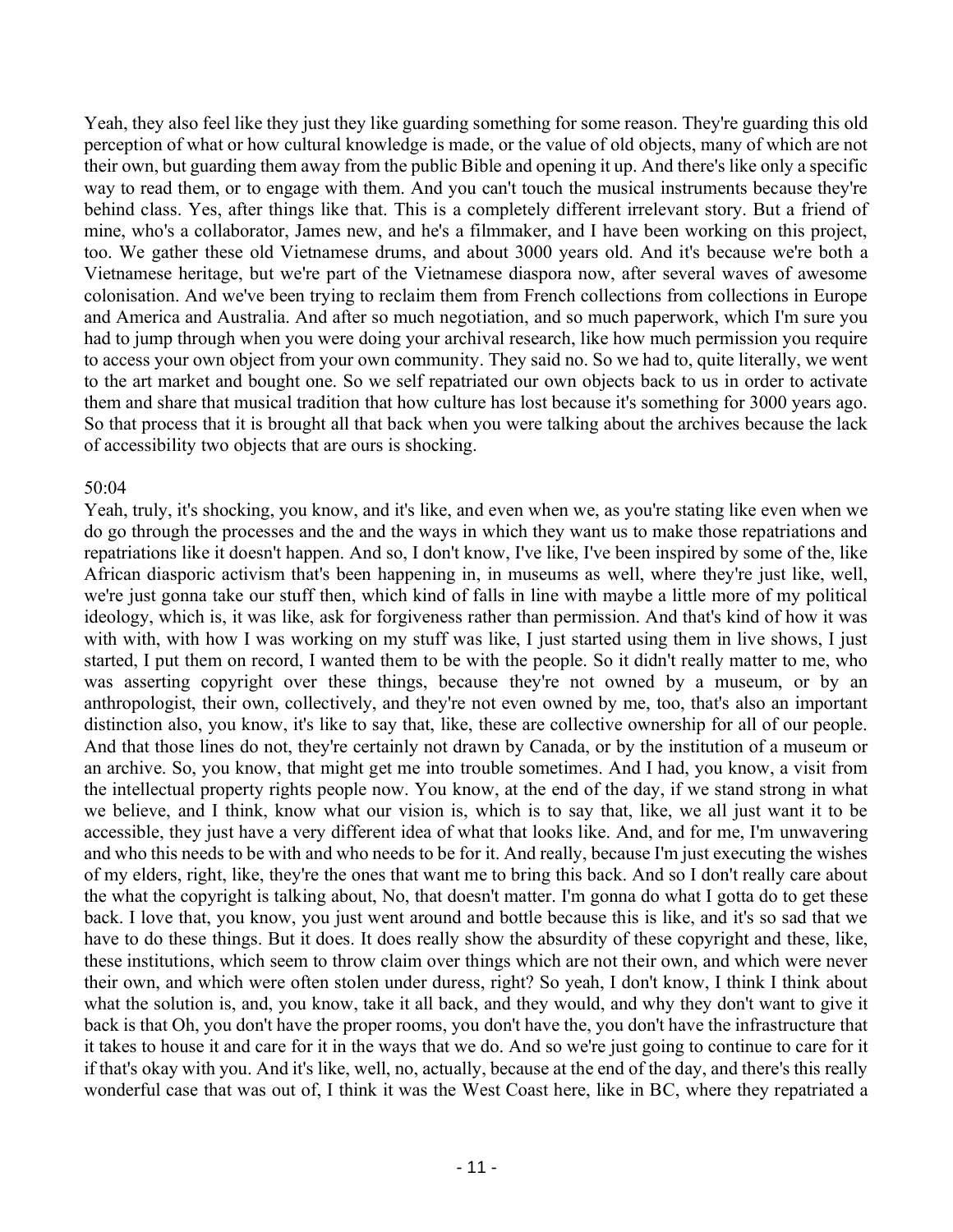bunch of their stuff, but rather than putting it like up on a shelf, and doing the same kind of thing with it actually burned everything. Oh, which is like to free it, I imagine. Yeah. Right. You know, because because when we like in our way of thinking, it's like, those are like they're not objects, like their life itself, you know, and they're, they're like, the skins that like that are used are like the beads that are used, all of that has memory in it all, like it was just imprisoned for the last, you know, 120 years. And so they had their artists make replicas of everything, but those specific ones they wanted to, they wanted to set them free in that way. So you know, but I think we need to understand that as long as we're equipping our young artists with the tools and the trades that they need to, to keep our ways going, then we don't need to hang on to the vision of the past that isn't even reflective of who we are as indigenous people or, or any cultural peoples you know, it's like, we culture is living and it's, it's it is today, right? And so, as long as we can keep in mind where we come from and know that and let it inform what we do to create today. We don't need to keep these things hostage in a museum like what is that impulse that wants to like, hang on, you know, and you look at this

# 54:43

kind of why this museum project maybe started specifically around indigenous people was in the early 19 hundred's they were basically slaughter you know, they were just we were dying from disease. They were like, Well, you know, and it looks like many people are gonna die out in the next century are a next generation. So it's, it's our benevolent, you know, goal to make sure that we protect their culture and preserve it right? not acknowledging that, you know, you know, maybe this like, slow genocide that they were trying to propagate against indigenous peoples in North America wasn't going to work that we were going to be here before Canada and after. So I think Yeah, what I cut out more and more understand why they would burn it, you know, because it is a symbol of we are objects and we are owned and we are possessed by a settler colonial state rather than we are sovereign. And we are continual, you know what I'm saying, it's like, we're still here, our songs are still Sung, our languages are still spoken. And now's the time when we need to really turn to ourselves and get strong, because we just experienced this really long path of, of trauma and healing. And now we got to really get right. So that's why I think our languages are so important to bring forward in our songs to because they tell us who we are.

# **Victoria Pham** 56:17

I always have nothing to say, and it was so beautiful. It goes back to what you said before about a culture of being living. And I think museum traditions and the need to kind of like collect things and preserve them is because very much I was trained as an archaeologist. And when I was working in archaeology, we're often told that objects have a single function, because maybe in Western culture or a long period of time, Western culture they do, it's just, you know, a spoon or a kitchen. And they'd like to impose that notion of an object having a single function on to every other culture that we study. And it doesn't operate like that anywhere else. So when you go to a museum, everything has one label one function, it comes from one culture, and then there's this wonderful thing they like to do, and they presume that culture is static. And that's just not reality. So you're definitely challenging that through through action with their music.

#### 57:06

And it sounds like you are too I'm so glad to hear it as we all got to because we have to insist on our humanity and insist on our contemporary ality right, because I think all the time, they're, like, we're trying to we're being denied that. Or we're saying, well, all you're being an identity arian, or like, you'd need to just like, you know, stick to the stick to the classics, you know, but it's like, No, no, no, we got something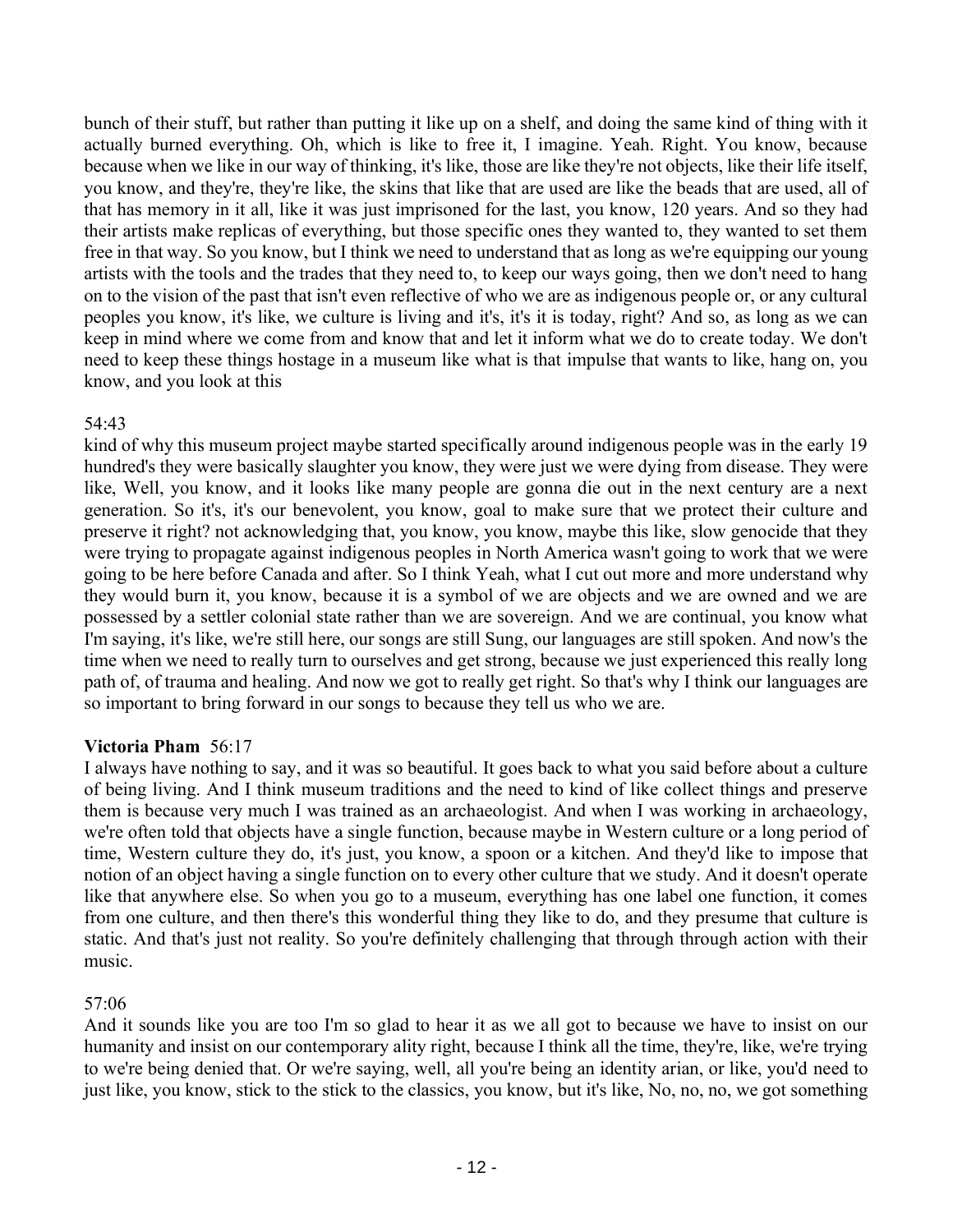special here. And we need to insist on it, you know, because it is going to change the landscape of Western art, music and Western society, you know, and I think we're listening to each other in a new way that we've never before. You know, and I'm really encouraged by this moment, because I think so many different voices, you know, whether it's in the cultural space, but even in you know, gender and sexuality space, in, in, in in socio economic space, I think there's so many different ways in which we have access to narratives that are not our own. And I think that's going to create a society of super empathetic people. Because we're also going to have to fight those not super empathetic people and show them that it's really nice over here, it's nice to be this way. And we got to insist on that, too. So

# **Victoria Pham** 58:21

and welcome them, it's not scary on this side.

# 58:24

We're not trying to fight that I shouldn't even frame that as a battle, you know, we just, we want to offer them the lens that we see, and I think maybe that's what music does, too, right? Like it really, it provides somebody a window into a world that is vastly different from their own, but also can look really beautiful, and can be an invitation, you know, and so I hope, you know, even though I created this record, and my first project around, really trying to speak to my people, and hopefully, you know, creating a fire so that they may bask in the warmth of that glow. But also understanding that lots of other people gathered around that fire too, and they want to hear people from outside of our community, people that don't speak well listen to were people that people that want a new way of relating to each other. And I think as indigenous people, we have something to offer in that way that has not been listened to, or has not been a valid way up until recently. And so I'm you know, but up until you know, people started to insist on it people like you know, not sure if your listeners will be familiar with people like Buffy Sainte Marie, who is like an amazing indigenous singer songwriter from over this way who really for a long time was the only one of us in the room and and you know, she took up a lot of important space and really talked about our ways to the wider public. And then you know, more recent examples, like DJ group, A Tribe Called red here in Canada, really, really pushed the conversation and insistent on our temporality and on our contemporary pneus not a word. But yeah, so I guess I'm just I'm just walking the pathway that's kind of been cleared for me and hopefully in my tailwind, I can, I can create a little more space for people that, you know, see what I see and want to want to create positive change for, for our people and for all people.

#### **Victoria Pham** 1:00:34

Do you think us reframing what it means to listen to one another? will help?

# 1:00:40

Totally. Yeah. And I go all the time to Pauline Oliveros, you know, talking about deep listening and what that actually requires of us. Because I think empathy is actually a really big part of that, you know, and the fact that when I truly listen to you, or to anyone, you know them in a new way, because it's not just about what you're hearing in an auditory way, but you're sensing so much from that person as well. So yeah, we got to listen to each other. It's the only way you're right, and we got to reframe about. I just, I guess we got it, we got to know that, that that everyone's got a song, you know, and everyone's bringing a really beautiful song. And it might not sound like our song. And it might be totally something we never heard before, and maybe something we never want to hear again. But it doesn't change the fact that they sing that song so beautifully in the way that they were taught to sing that song. And I mean, that across the board, everybody, you know, whether we think we're a singer or not, we're still singing a song. So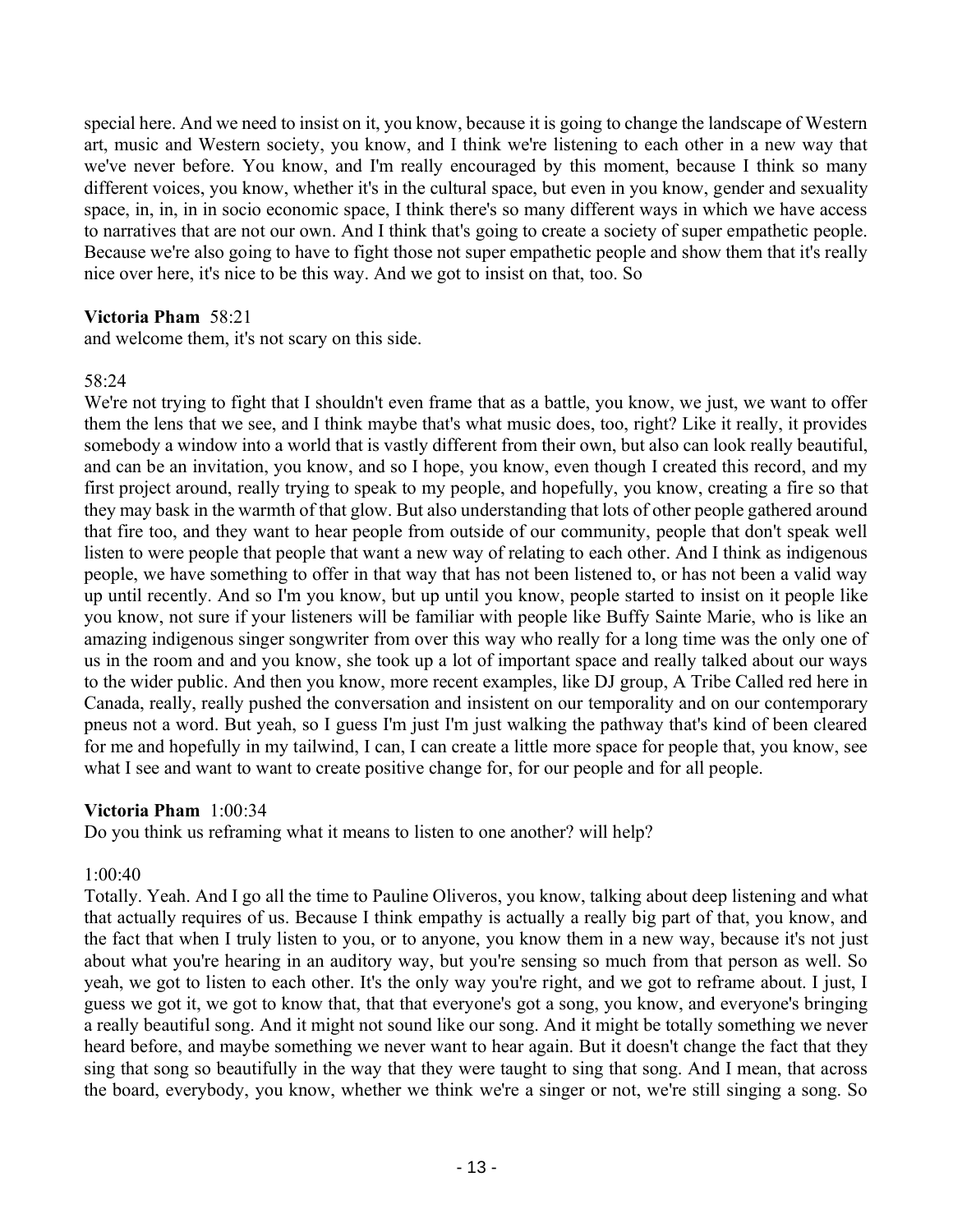yeah, I guess just we got to know that and know that, you know, our elders, they teach that like, we're all we're all kid. We're all brothers and sisters. You know, no matter where we come from, or even what we carry in our heart, we're still brothers and sisters. And as a family, we need to really think about coming together in this moment, right? Because, you know, we look at the ways our environment is shaking us and trying to tell us something, you know, the world's going to be fine. I'm not worried for the world. I'm worried for us. And so I think we got to come together. And we got to understand broader ways, right? Because I think the logics and the, the the worldviews that God is into this place are not going to be the logics that get us out of it, you know, so we need to be listening to other kinds of voices so that we can get a better way. Anyway, I'm going on and on and on my god ossifies. We're just talking about music.

#### **Victoria Pham** 1:02:58

Well, I think we should listen to the earth more. Now that you have mentioned the Well, actually, I only have one more question, because you actually answered it without any prompting? Well, my last question is actually quite a broad one. Broad ish, I suppose. And mildly self serving, which is, do you have any advice for any up and coming young musicians classical, not classical about how to navigate this space, especially if they're interested in becoming activists and reclaiming their culture in this space?

# 1:03:31

Yeah, no, that's, that's wonderful. And I'm, I'm a little allergic to advice, I'll be honest with you, just because I think we're all just so we're so individual, in our experience. And all of our contexts are so nuanced, that, you know, what led to my ability to do music for a full time job or to, to, to speak something into a musical space that is different than what's come before, I think we all have that possibility. And we all have something that we care about as much as the subway language, or, you know, as ancestor songs, you know, that might not be everybody's site, you know, it might not be about you know, thinking about your ancestors, it might not be about thinking about your language, but I think we've all got based on our, our true passion and our gift, there's always a, an angle in which we can make that the best that it can be. And I think whatever you do, it has to be the best. And I don't mean that in like a way to pressure anybody because I think because even what we call the best has to be our own metric. Right? So for example, when when I say the best we're in a conversation about classical music that might you No need to thinking I'm talking about which last city, you know, or the speed at which you can play your piece or the beauty in which you can pull out those notes. That's not really it. You know, for me, I think a metric is your own, to set and to and to honour and or to not write. And so I guess my piece of advice if I'm, if I'm forced to give one is that know your metrics, know what, know what success is going to be for you? And and know that it's okay, if it's not what it looks like for other people. You know, another interview asked me the other day, you know, what's your biggest accomplishments in this? You know? Are you doing these things? And what's your What do you, what do you think of your biggest accomplishments? And I said, Well, I have to actually, I think they had, they had done their research, and they kind of expected me to say one thing, you know, these awards that I won, or whatever, you know, but but for me, or who I worked with, but it's like, for me, there's two moments there's, I was sent a video, maybe a couple months after my album came out. And there was a group of young girls in the community here, that had gotten together and choreographed a dance in their traditional regalia to one of my songs, and to understand that that, like real act of repatriation of really like bringing it back, so that our young people can actually engage it was happening, there was no better, there's no better reward for me. So that, you know, that and that was my metric was to say, like, I want this to live among my people, I want to you know, it's great if it, you know, gets on the radio, or like, has a little bit of success, I want an award, whatever, that's fine. But I wanted to live with people here, you know, and when that kind of came clear that okay, he was doing that. That was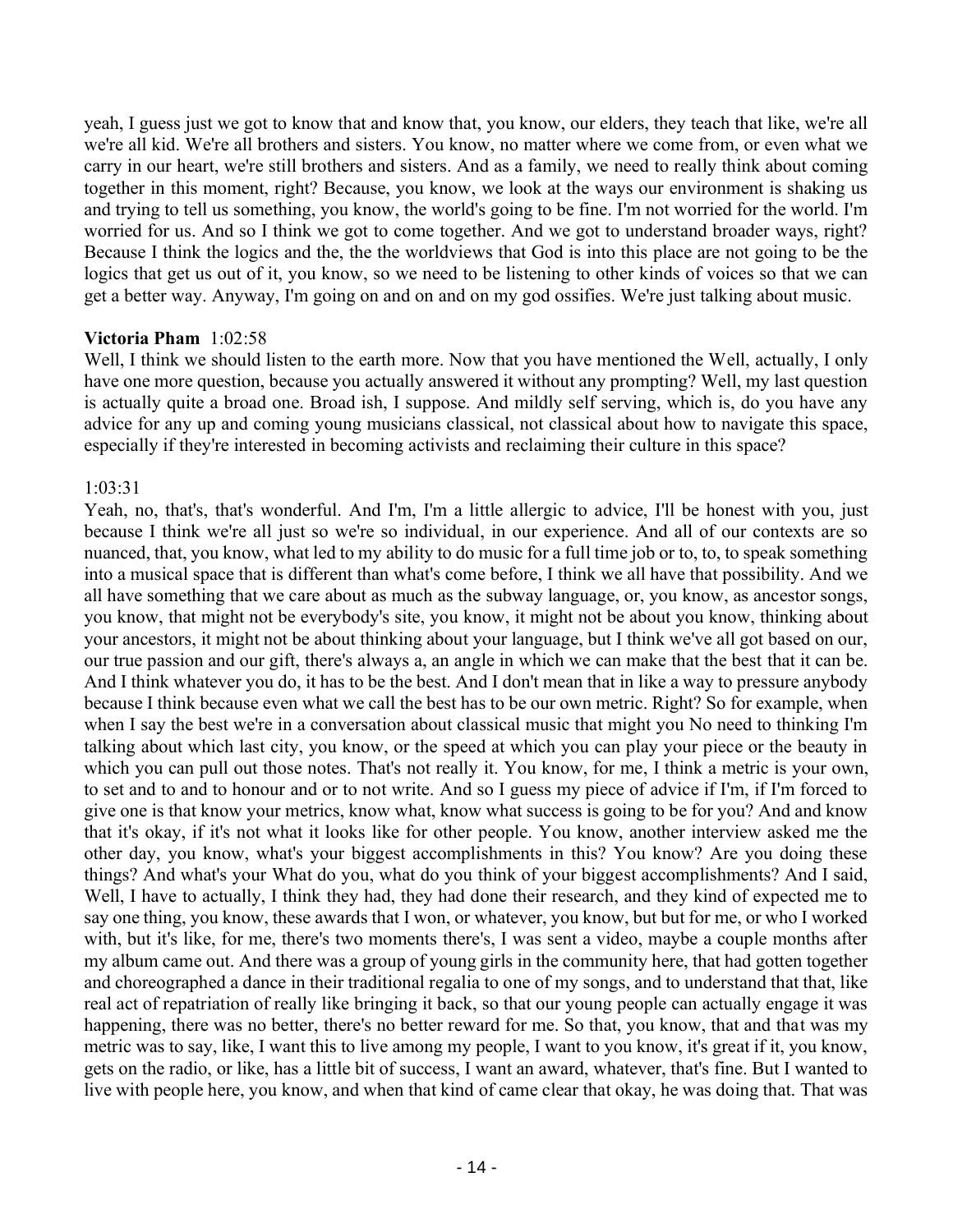a, that was a really nice moment of like, yeah, cool. I did it. And then the other one was like, my elder, who kind of encouraged me to go to the museum and Maggie who I was talking about earlier, she, you know, really was a huge mentor, and encouraged me a lot to go on this journey. And I saw that she put on Facebook. So after I sent her the album, I listened to her for the first time, and she said, she was just going off, you know, I can't believe it, this is one of the best things I ever heard, I can't believe what he's doing. Anyway, I saved it in my computer, because that kind of, you know, to lift to go from that idea that germination. Oh, here's my other piece of advice, too. So this is making me think of something, which is to say that we got to move on your own timeline, too. I think we get really tripped up because especially the schools that that we get taught music through are really oriented on a particular kind of path. Which is to say that, you know, your four year thing, and then you do your two year thing, and then you're auditioning, and then you do all that. And it's like,

# 1:08:29

if you want to create something in this world, and you have a vision for it, we gotta step out of that lane a little bit, and, and insist on your own timeframe. Because good work takes time. And it doesn't happen in a granting cycle or on a season basis, or, you know, it takes real, like deep planning, you know, this record that I did, it took me five years from the research, development, the composition, recording the package, everything, you know, it's like, is a real, large process, you know, and, and got to talk about process, you know, because I think often, you know, like, classical musicians kind of, like try to play this illusion of like the duck on the water, which is to say that there's, there's a lot happening down here, below the surface, but we just try to glide along and make it look effortless. But I think that actually does us a disservice. Right? Because, because it is effort, you know, and we got to acknowledge that and we got to honour the work that it takes to to make music in these ways. And so take the time it takes and honour the process. Anyway, are you I was like, I hate giving advice. Here's 10 pieces of advice. Right? Yeah,

# **Victoria Pham** 1:09:50

that's no it's so true. Because I remember going I also did like the ultimate classical music training and I trained as a composer I went to the Conservatory, but they do make it look like this. Seeing this process and it's the only way that you can be you know credible in this line of work is if you follow the path that was drawn out 200 years ago and you know it's it's it doesn't work like that the classical music loves to frame it as like solo geniuses and that's the pathway you follow when it's not like that it's collaborative and there's a community and I have failed so many hundreds of times and we don't really talk about failure in this line of work

# 1:10:25

no but true too right? Yeah the whole like toxic success oh my gosh, yeah, it's like no, I'm I welcome a blunder. I welcome I welcome a weird tweet, I welcome a bad acceptance speech I welcome a wrong No, I welcome all of it, it's like, because it has to be part of it. And it's always like, well, I'm now that I'm not touring so much, I finally been able to like start growing plants. And so I'm a bit of a plant parent. And, you know, my friend kind of gave me a couple of his plants to look after, but kind of give to me, you know, and I went away and I did a gig for a couple weeks, and I came back and I killed it. And I called a call my friend and I said, Oh, you know, I'm so sorry. Like, I can't I'm kind of upset, you know, like I, I killed you play a game me. He says, cool, go and get a bottle of wine, go celebrate. You know, you did a good thing, you're just you're a little more on your way to becoming a proper plant parent. Because only through not being able to keep them alive. Will you know how to listen to them. And to really understand how to, to, you know, care in that way is through trial and error and getting it wrong until you get it right.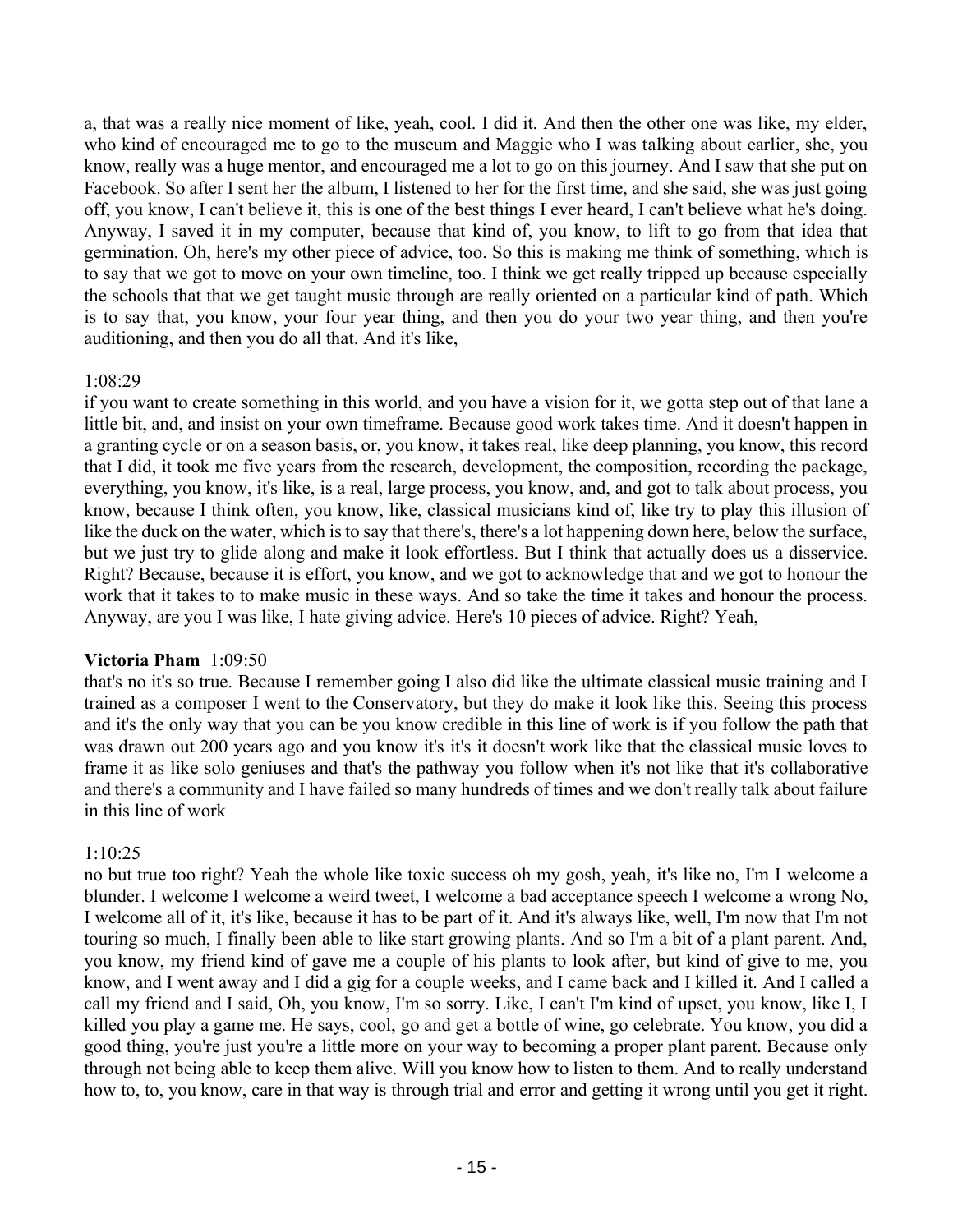So that was a that's kind of what the pandemic was teaching me what plants were teaching me and kind of some lessons that came forward in this time was to say that like, yeah, getting it right is just is is nearly but a point on the spectrum of getting it wrong all the time. And we ought to be humbled by these instances, but not shaky. Because the continuance and the insistence on on our vision is what's going to create a beautiful final product. And then those mistakes which actually, you know, get kind of woven into our work in a beautiful way. And we get to contextualise them and we get to tell the story of them and heal the sickness that might be inside of them. Yeah, I we got to welcome these things, but it's hard. Oh, my goodness is hard. Yes. Well, I wish you many failures and many successes

# **Victoria Pham** 1:13:03

to you. through listening what thank you so much for agreeing to this I so appreciated, taking the time out. And it's always feels weird for me, having seen you on stage so many times and listen to listening to music for so many years to speak to you in person,

#### 1:13:23

we finally get to do it. And I hope it's not the last time I ever make it to Cambridge or we end up in Sydney together at the same time or who knows, you may get over here to Turtle Island.

# **Victoria Pham** 1:13:36

Exactly, that would be wonderful. I will let you know if

#### 1:13:40

you do let me know if you make it this way because I love to show you around this beautiful land. It really is. It's so special and it's worth singing for it is worth living for. And I guess you know, I think there's something really important happening right now. Culturally globally, and it's cool to be a part of it. And I think we can really run from the scariness of it and the unsure any of it or we can run right into it. You know, and and it's only the people that are creating right now that are running into it, you know, whether or not it's music or podcasts or it's the creatives that I think are either naive enough or are smart enough to run into this time of crisis and look at it through a magnifying glass. So thank you for doing the work you're doing and trying to problematize these spaces that have a lot of a lot of history and kind of a lot of darkness but but I think the more we shine light on these institutions and and think and celebrate the successes and celebrate times in which we've you know, done something really beautiful And change that space. I think we got to celebrate it and I think the work you're doing is that I hope the work I'm doing is that complication and and I hope we'll meet in the middle maybe in person someday Could you imagine?

#### **Victoria Pham** 1:15:13

Yes, I know it being critical. Well, I must thank you for the work you're doing because you were the first person who brought me into this space, just listening to music and listening to you talk. So it means an awful lot. Really test? Can you reminded me that through listening, we can find empathy.Thank you so much, Jeremy. I really appreciate it.

#### **Jeremy Dutcher**

Have a lovely day. Bye.